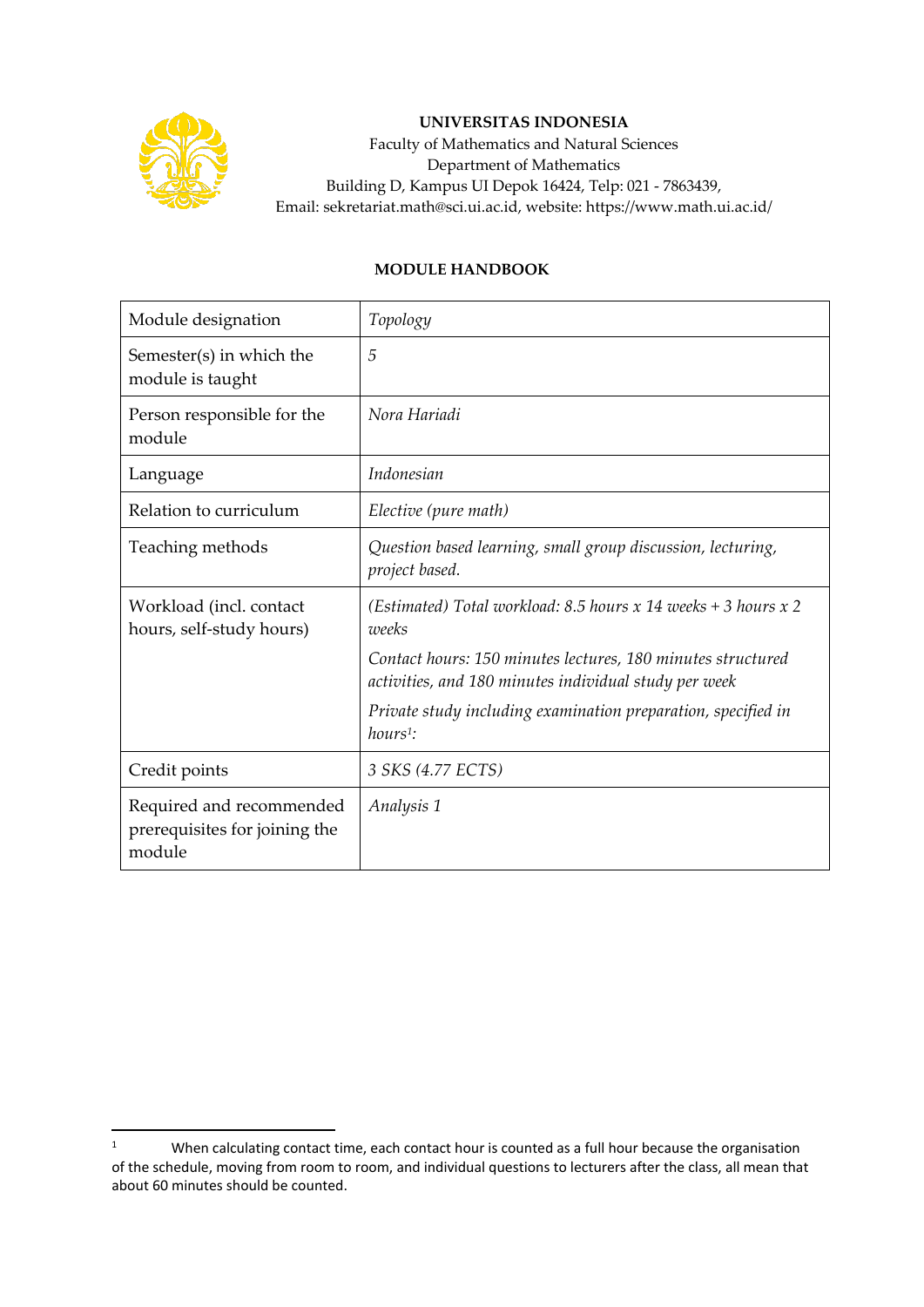| Module objectives/intended | After completing the course, students have the ability           |
|----------------------------|------------------------------------------------------------------|
| learning outcomes          | to determine the metric space and it's properties<br>1.          |
|                            | to apply the basic concepts of topological space<br>2.           |
|                            | to explain the definition and the properties of continuous<br>3. |
|                            | function in topological space                                    |
|                            | to analyze the connectedness and separation properties in<br>4.  |
|                            | topological space                                                |
|                            | 5. to construct a new topological space from the old ones        |
|                            | to analyze the convergence of the sequence in topological<br>6.  |
|                            | space                                                            |
|                            | 7. to analyze the compactness properties in topological space    |
|                            | to use the topological properties in the application<br>8.       |
|                            | problems                                                         |
|                            | 9. to work in groups                                             |
| Content                    | Topological space and continuity<br>1.                           |
|                            | Metric space and topological space<br>a.                         |
|                            | Continuous maps<br>b.                                            |
|                            | Connectedness<br>$\mathcal{C}$ .                                 |
|                            | d. Separation properties                                         |
|                            | 2. Construction of topological space                             |
|                            | The product topology<br>a.                                       |
|                            | The quotient topology<br>b.                                      |
|                            | 3. Convergence in topological space                              |
|                            | a. Convergence of nets                                           |
|                            | b. Nets and filters                                              |
|                            | 4. Compactness                                                   |
|                            | a. Compact space                                                 |
|                            | b. Continuous maps and compactness                               |
|                            | Tikhonov's theorem<br>$\mathcal{C}$ .                            |
|                            | Special topics<br>5.                                             |
| <b>Examination</b> forms   | Class activities : Quiz (written and computer-based),<br>1.      |
|                            | homework.                                                        |
|                            | Mid-term examination<br>2.                                       |
|                            | Final examinations<br>3.                                         |
|                            | Group project : paper and presentation<br>4.                     |